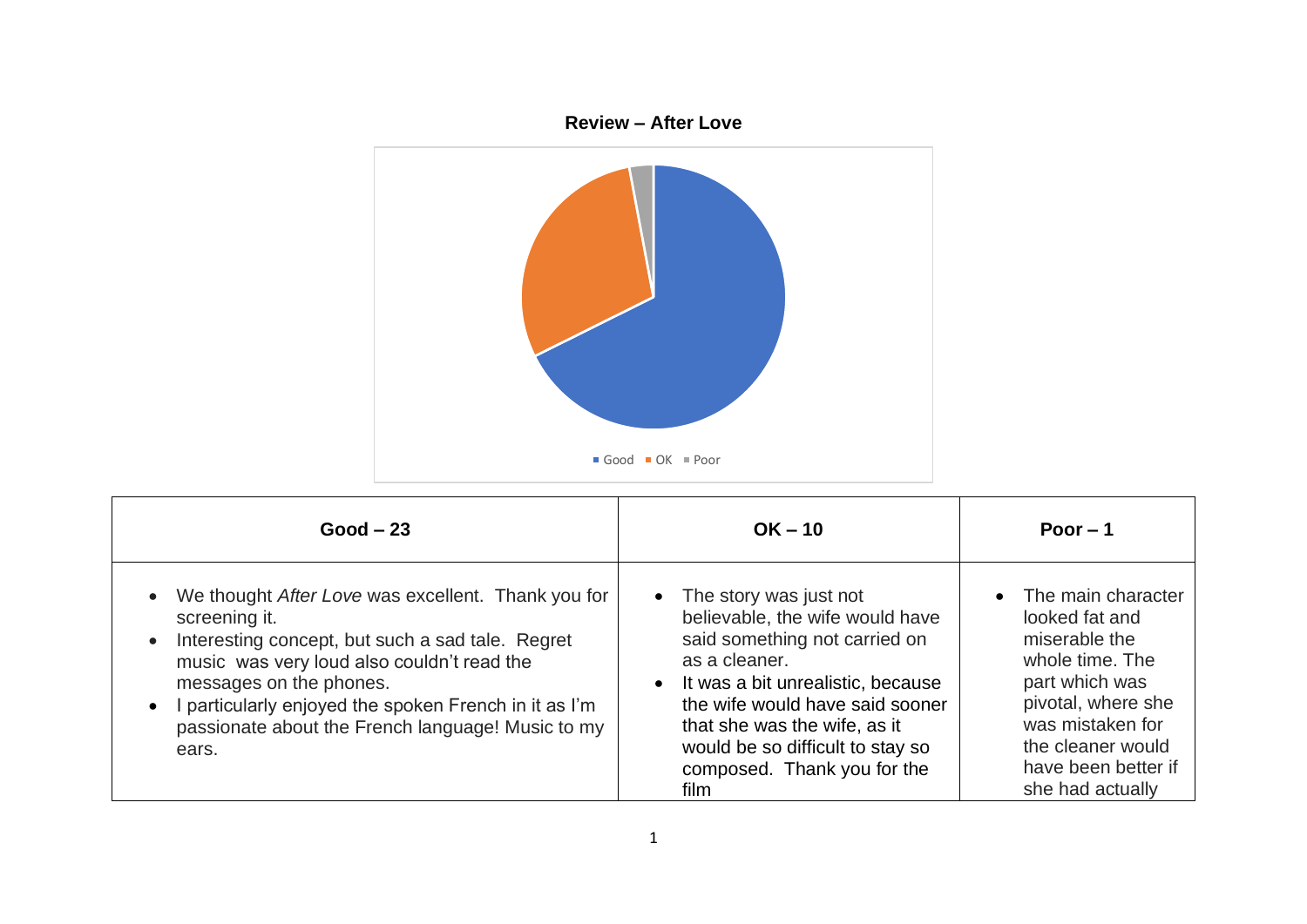- The film gripped me from the start. I thought it was really well paced and used silence very well. I felt for all three main characters.
- Very well done. Interesting the irrelevance of religion and the actual theme being love found.
- I enjoyed the film last night it was good. A nice story and just the right length.
- A powerful drama and one which established that it is people and their relationships, rather than the religion they follow, that is important.
- Loved the original storyline, but thought some parts dragged. It would have been helpful if we could have read the text messages.
- Lots to think about. Emotionally draining, great lead actress how did she convey so much just using her eyes!
- I thought the film was good in parts. Whilst I appreciate that the theme was "Secrets" I would have preferred more dialogue to give a better exploration of feelings and events.
- Very absorbing and well acted.
- I enjoyed the film *After Love* and thought that it was Good. I look forward to the next one.
- We both enjoyed it. Mary/Fahima is such a strong character, her love for Ahmed and commitment to the Muslim faith and community. You learn about her relationship with her husband in just the first 5 minutes. We loved the extract from the cassette he had sent back from Pakistan as a very young man. You feel she will develop a good relationship with Solomon.
- A slow burner. We thought the music was too loud at times and we couldn't read the text messages which were probably relevant to the story. The white cliffs were excellent. Especially the collapsing bit! Not a feel good film.
- This could have been Good if the sound was improved. The sound effects (although not the dialogue) were far too loud and almost had me jumping out of my seat! Also we couldn't see the content of the text messages. An excellent performance by Joanna Scanlon though.
- Terrific performance from Joanna Scanlon. Expressed range of emotions without using any words. However, it lacked pace and seemed to disregard the unseemly role Ahmed played in the two women's lives.
- Good acting and an interesting story, but rather slow moving and a bit much weeping and wailing for my tastes.

been Pakistani instead of a pale skinned blob. The shouting bits were quite good. The reconciliation never explained.